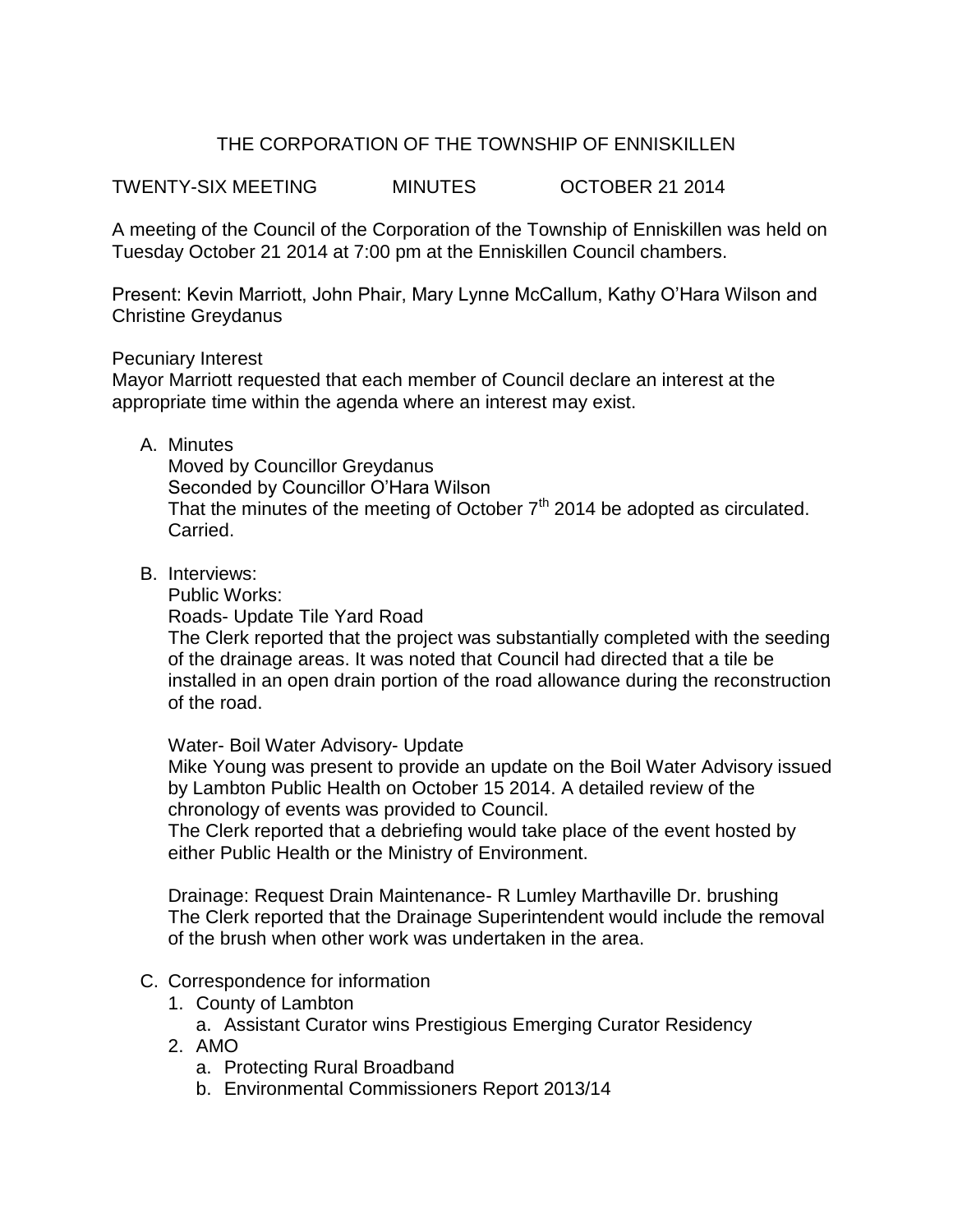TWENTY-SIXTH 2 OCTOBER 21 2014

- c. Head of Council Training
- 3. Western Sarnia Lambton Research Park Upgrader Refinery discussed in Alberta
- 4. Sarnia Lambton Economic Partnership internet connectivity
- 5. Ontario Community Infrastructure fund-formula based funding allocation notice
- 6. Stewardship Ontario Municipal Blue Box Recycling
- 7. Clean Harbors Notice of Completion of Environmental Assessment
- 8. Notice of Assessment Review Board Hearing Hydro One Networks
- 9. Source Water Protection amended report and updated assessment reports
- 10.Canadian Underwriter Joint and Several Liability

Moved by Councillor Greydanus Seconded by Councillor O'Hara Wilson That correspondence item 1-10 be received and filed. Carried.

- D. Correspondence requiring motions
	- 1. Resolution Killarney billing of unorganized territories

Moved by Councillor Greydanus Seconded by Councillor Phair That the resolution of Killarney concerning police billing in unorganized areas be received and filed. Carried.

- 2. Application for Reduction in Assessment
	- 1. G Cameron 5776 Courtright Line barn and silo demolished reduce FT 4,878
	- 2. N & D Vouriot 4251 Marthaville Road-demolished house reduced RT 14,585 from Aug 27-14
	- 3. David Gray 3826 Courtright Line house demolished reduced RT to 5,225 from Jan1-14
	- 4. David Gray 3826 Courtright Line house demolished reduced RT to \$5,187 from Sept 1-13

Moved by Councillor McCallum Seconded by Councillor Phair That the recommendations of the assessor be accepted concerning the applications for adjustment of assessment. Carried.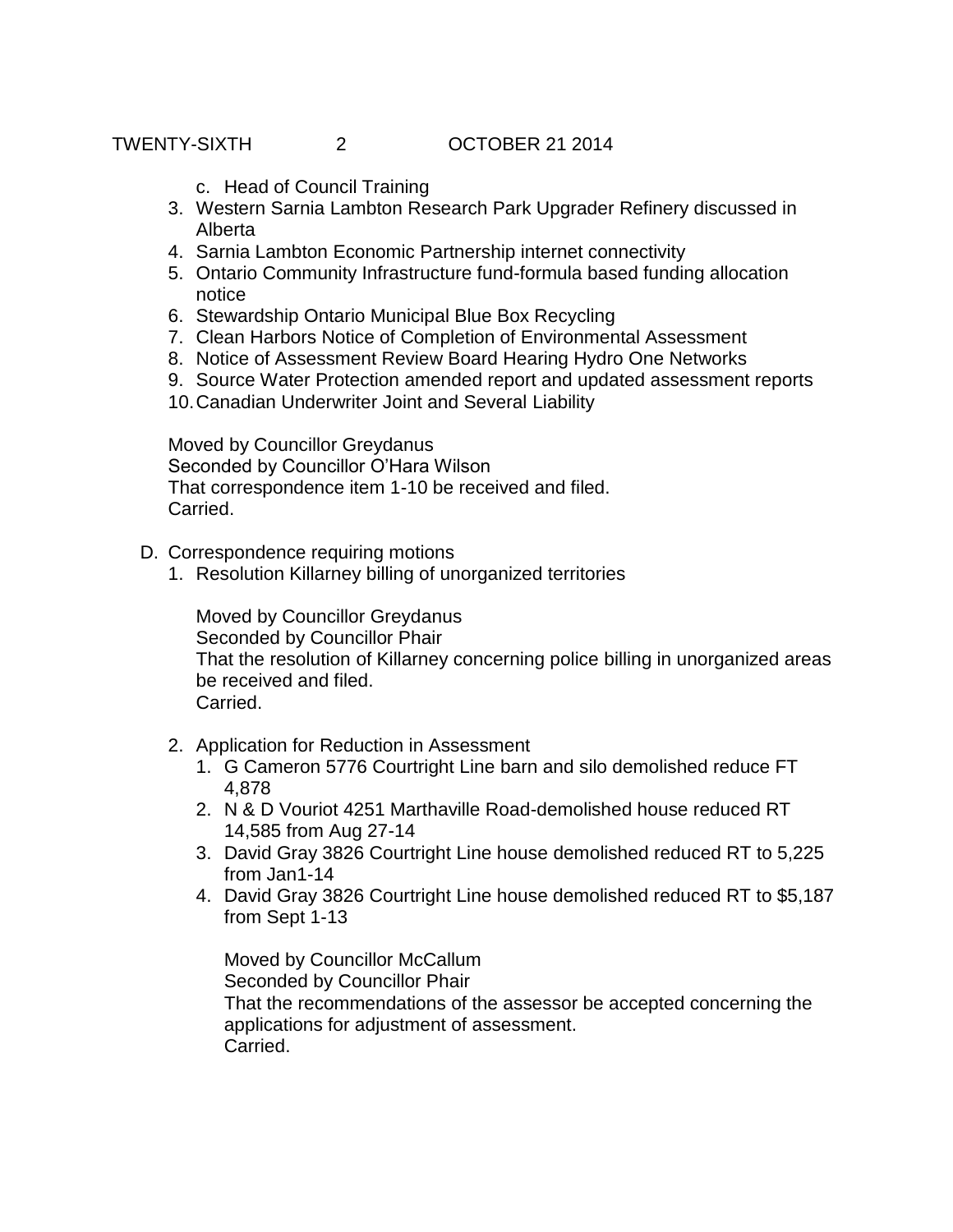### TWENTY-SIXTH MEETING 3 OCTOBER 21 2014

E. Accounts

Moved by Councillor O'Hara Wilson Seconded by Councillor Greydanus That the accounts be paid as circulated: Cheque: 7653-7674: \$ 42,789.42 Cheque: 7675-7687: \$ 54,416.74 Carried.

#### F. Bylaws

- 1. Bylaw 37 of 2014 Graham Bourne Drain 3<sup>rd</sup> Reading
- 2. Bylaw 57 of 2014 Omerod McBride Drain 3<sup>rd</sup> Reading
- 3. Bylaw 65 of 2014 Confirmation Bylaw
- 4. Bylaw 66 of 2014 Late Water Connection Den Boer

Moved by Councillor Greydanus Seconded by Councillor Phair That first and second reading be given to Bylaws 65 and 66 of 2014. Carried.

Moved by Councillor O'Hara Wilson Seconded by Councillor McCallum That third and final reading be given to Bylaws 37, 57, 65 and 66 of 2014. Carried.

G. Other Business

The Clerk reported that the Lambton Police Services Board was organizing a meeting to discuss the new Ontario Provincial Police billing model. The meeting will take place during the month of November 2014.

The Clerk updated Council on wind turbine development in the Township. The Ontario Power Authority was proceeding in a new round of development. Developers were being prequalified. Guidelines for new development had not been released by the Ontario Power Authority.

The Clerk updated Council in regards to discussions that had taken place associated with consent application B005/14. Councillor McCallum declared an interest in that her sister in law was a party to application B005/14.

Councillor O'Hara Wilson requested that Petrolia Soccer be contacted to remove the sign in Oil City.